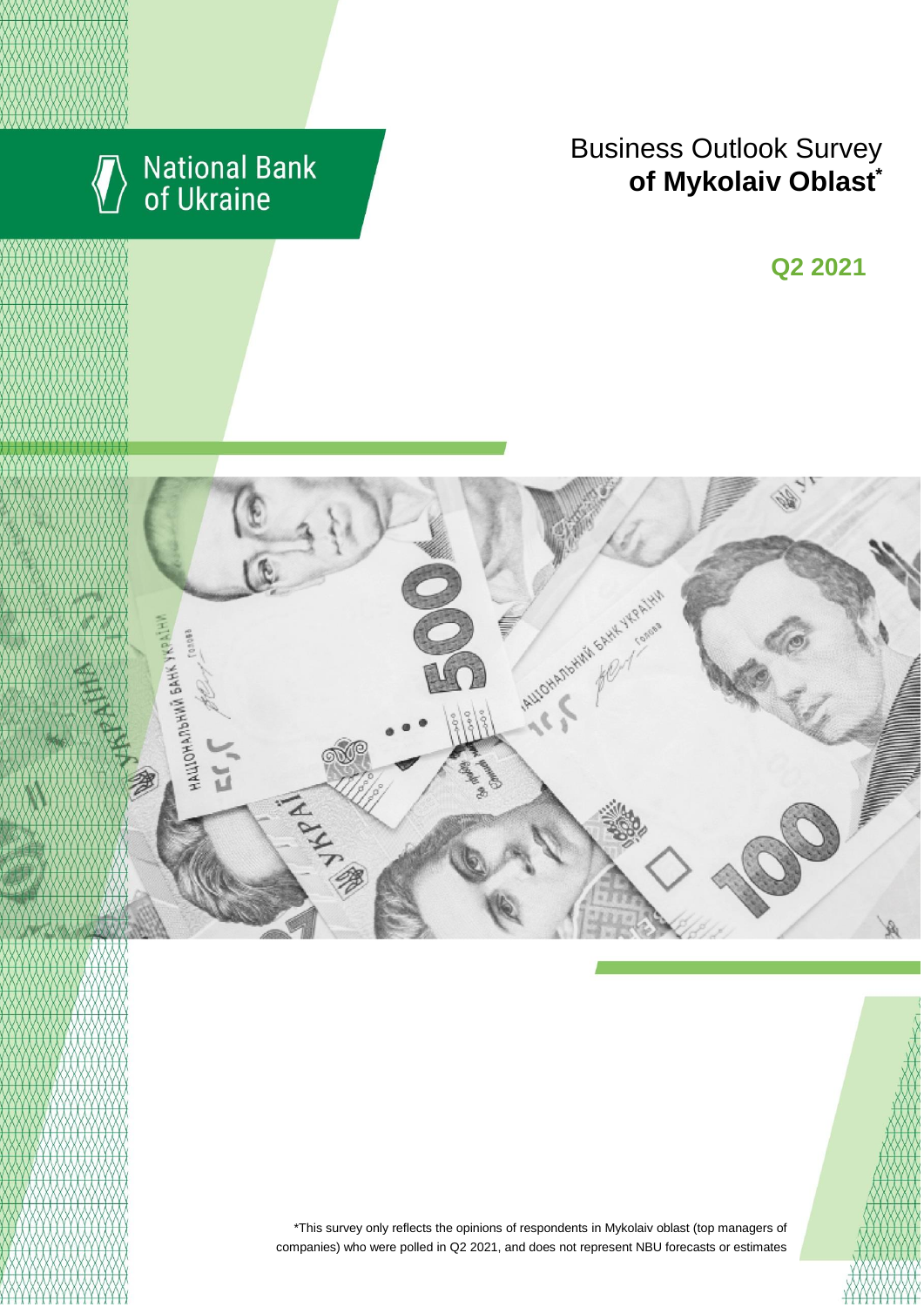**A survey of companies carried out in Mykolaiv oblast in Q2 2021 showed that respondents expected an increase in the output of Ukrainian goods and services over the next 12 months. Respondents reported cautious expectations for their companies' performance over this period.** Inflation expectations were high, while depreciation expectations weakened.

**The top managers of companies said they expected that over the next 12 months:**

- **the output of Ukrainian goods and services would increase** (such expectations were reported for the first time since Q1 2020): the balance of expectations was 6.3%, compared to (-6.3%) in Q1 2021 (Figure 1) and 15.9% across Ukraine
- **prices for consumer goods and services would increase at a fast pace:** 68.8% of respondents (as in the previous quarter) expected the inflation rate to be higher than 7.5%. Companies across Ukraine expected inflation to decelerate (45.8%). Respondents continued to refer to the exchange rate and production costs **as the main inflation drivers** (Figure 2)
- **the hryvnia would depreciate more slowly:** 50.0% of the respondents (compared to 86.7% in the previous quarter) expected the hryvnia to weaken against the US dollar, the figure across Ukraine being 63.6%
- **the financial and economic standings of their companies would remain unchanged**: the balance of expectations was 0.0%, as in the previous quarter (see Table). Companies across Ukraine expected their financial and economic standings to improve (18.3%)
- **total sales would increase at a faster pace (**the balance of responses was 43.8% compared to 37.5% in the previous quarter) than external sales (the balance of responses was 33.3% compared to 40.0% in Q1 2021). The balances of responses across Ukraine were 21.0% for each
- **both investment in construction and in machinery, equipment, and tools would increase**: the balances of responses were 14.3% and 6.7% respectively, compared to (-7.1%) and 0.0% respectively in Q1 2021. Across Ukraine, the balances of responses were 6.4% and 16.9% respectively
- **staff numbers at their companies would decrease:** the balance of responses was (-6.3%), unchanged on Q1 2021, and (-1.0%) across Ukraine (Figure 4)
- **purchase and selling prices would rise** at a fast pace: the balances of responses were 87.5% and 56.3% respectively (compared to 87.5% and 62.5% in Q1 2021 respectively) (Figure 6). High energy prices and raw material and supplies prices were cited as the main selling price drivers (Figure 7)
- **per-unit production costs and wage costs per staff member would grow:** the balances of responses were 50.0% and 62.5% respectively (compared to 40.0% and 68.8% in Q1 2021).

Respondents referred to high raw material and supplies prices and energy prices, and a lack of working assets as the **main drags on the ability of their companies to boost production** (Figure 5).

**Respondents said that their borrowing needs** would remain unchanged in the near future (Figure 8). The majority of the respondents who planned to take out bank loans (25.0%) opted for foreign currency loans. Respondents reported weaker expectations of a tightening in lending standards (Figure 9). High loan rates were cited as the major factor deterring companies from taking out loans (Figure 10).

**All of the respondents** said that **they had encountered no difficulties in effecting transactions with funds deposited in bank accounts** (97.5% across Ukraine).

**Assessments of financial and economic standings as of the time of the survey** (Figure 3)

- **Companies said that their current financial and economic standings had improved and assessed them as good:** the balance of responses was 12.5%, compared to 0.0% in the previous quarter and 6.0% across Ukraine.
- **Finished goods stocks were assessed as normal:** the balance of responses was 0.0%, as in Q1 2021.
- **Companies had sufficient unutilized production capacity to meet any unexpected rise in demand:** the balance of responses was 6.7%, compared to 21.4% in the previous quarter.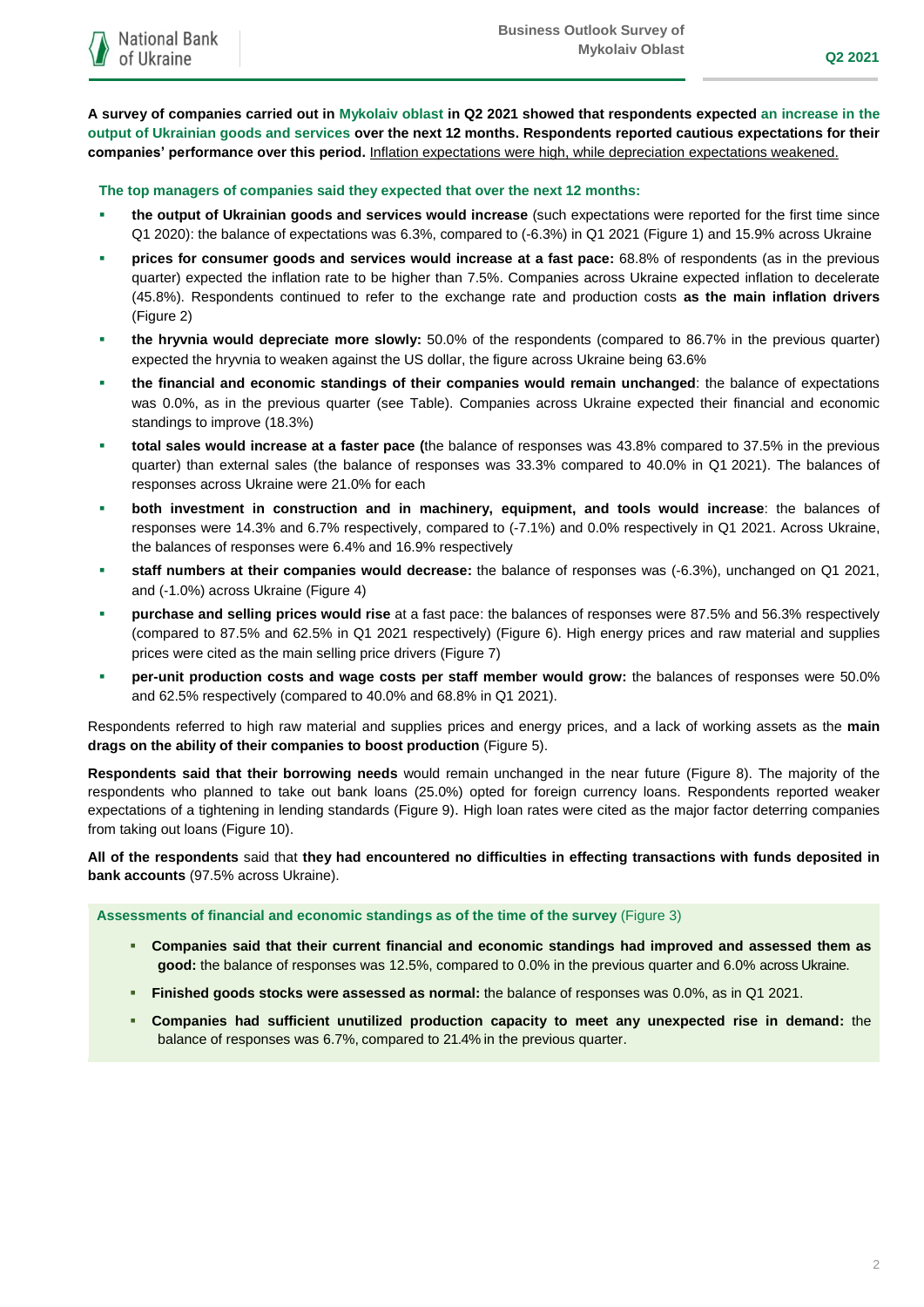### **Survey Details1,2**



- Period: 5 May through 1 June 2021.
- A total of 16 companies were polled.
- A representative sample was generated on the basis of the agricultural sector.

### n Ob  $110.5$  $116.2$  $-103.8$ 75  $121.7$ Kyiv and<br>Kyiv Oblast Kharkiy Ohlas 117.4 104.6  $107.1$ Luhansk Oblast .<br>123. 98.7 Oblas<br>118.5 no Do 104 Kirovohrad Ohl Oblast  $109.1$ Dnipropetrovsk Oblast  $-$  111.7 88.3 110.2 no dat Zaporizhia Mykolaiv Obla<br>2 111.7 .<br>Oblast Oblast  $109.4$ 106.5 93.6 minimum 88.3 hsi 1 quartile 105.1 quarter Crimea 2 quartile (median) 110.3 quarter no data 3 quartile 118.2 3 quarter maximum 127.8 4 quarte **Ukraine** 112.3

# **Business Outlook Index for Next 12 Months in Terms of Oblasts<sup>3</sup> , %**

\*a quartile is the value of the BOI where an ordered sample is divided into four equal-sized subgroups \*\*a median is the value of the BOI in the middle of an ordered sampled where the sample is divided into two equal-sized subgroups

# **Q2 20 Q3 20 Q4 20 Q1 21 Q2 21** Financial and economic standings  $-37.5$   $-6.7$   $-12.5$  0.0 0.0 Total sales -31.3 -31.3 -31.3 - 6.3 0.0 37.5 43.8 - 43.8 - 37.5 37.5 43.8 Investment in construction -43.8 -31.3 -13.3 -7.1 14.3 Investment in machinery, equipment, and tools  $-43.8$   $-18.8$   $-6.3$  0.0 6.7 Staff numbers -50.0 -26.7 -31.3 -6.3 -6.3 **Balances of responses, % Expectations over next 12 months for**

# **Table. The Business Outlook Index of Companies in Mykolaiv Oblast and Its Components**

1

<sup>1</sup> This sample was generated in proportion to the contribution of each region and each economic activity to Ukraine's gross value added.

<sup>2</sup> Data for totals and components may be subject to rounding effects.

<sup>&</sup>lt;sup>3</sup> The business outlook index (BOI) is an aggregate indicator for expected business performance over the next 12 months. It is calculated using the balances of respondents' responses regarding changes in the financial and economic standings of their companies and future economic activity.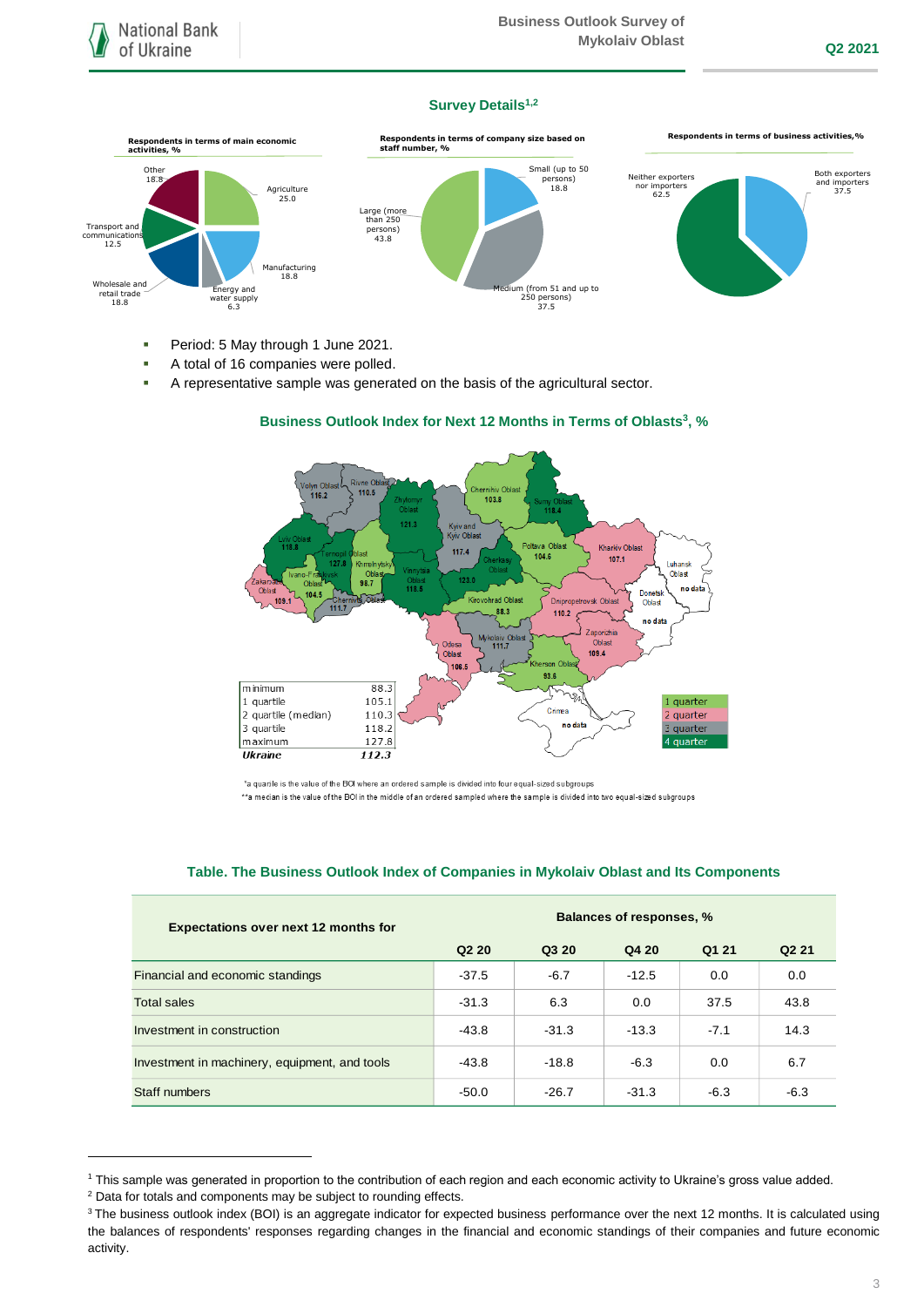### Figure 1 Figure 2





**Companies' economic activity as of the time of the survey, balance of responses**





# Figure 3 **Figure 4**

**Staff level and wage cost expectations for next 12 months, balance of responses**



# Figure 5 **Figure 6**

 $\mathbf 0$ 20 40 60 80 100 Q2 20 Q3 20 Q4 20 Q1 21 Q2 21 **balance of responses** Purchase prices Selling prices

Per-unit production costs

**Expectations of producer prices for next 12 months,**